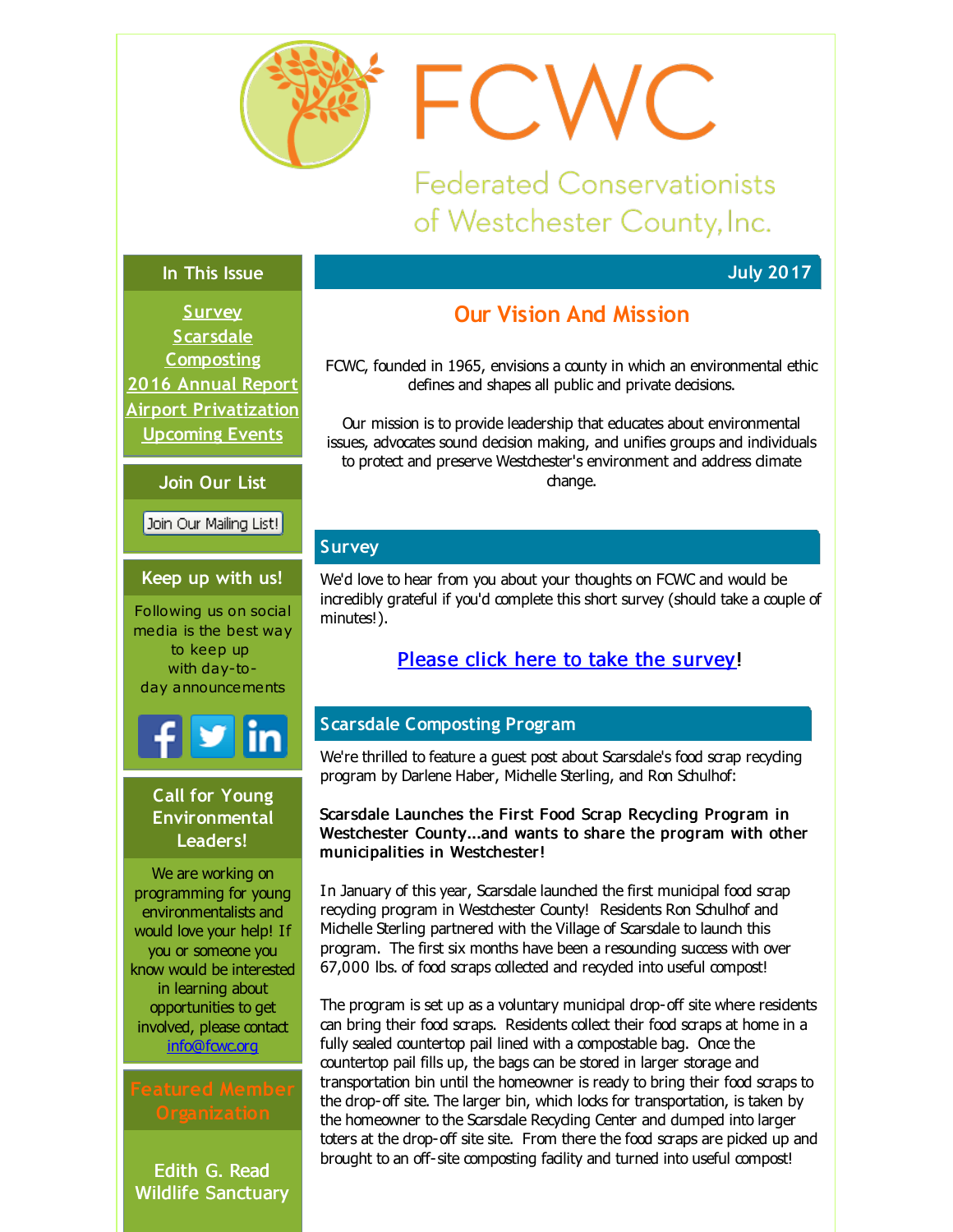

The Edith G. Read Wildlife Sanctuary is a 179-acre wildlife sanctuary adjacent to Playland, in Rye, NY. The sanctuary, tucked in behind the historic Playland amusement park, features a shoreline on Long Island Sound, Manursing Lake, saltmarsh wetland, trails through a deciduous forest, a bamboo grove, and fields of native grasses and wildflowers. The National Audubon Society has acknowledged the sanctuary as an Important Bird Area and is a critical migratory and nesting site for hundreds of species.

Created and named in 1985 after its founder and environmental steward, Edith G. Read, the sanctuary has become renowned for its diverse wildlife populations. For birders especially, the sanctuary has become a literal "must see" featuring a rich array of migratory and resident birds, induding an annual nesting ground for a pair of osprey. Edith Read also indudes a yearround nature center building, featuring interactive nature exhibits and bird viewing window. But it's not all for the birds, so to speak: the sanctuary is also home to diverse plants and animals and presents tours and educational programs on tracking and identifying the different species.



"Starter kit" offered to residents, which consists of a countertop pail, roll of compostable liner bags for the pail, transportation bin, and program guide

Just six months into the program 67,000 lbs of food scraps has already been collected recycled into compost! Each week more than 2 tons of food scraps are brought to the Scarsdale Recycling Center! There are currently more than 750 Scarsdale households (13% of the community) participating and the number grows every day!

If you are interested in starting a similar program in your community, please email the Scarsdale Food Scrap Recycling Committee at [composting@scarsdale.com](mailto:composting@scarsdale.com) and they would be happy to give your community everything you need to get started!



Food Scrap Recycling Drop Spot at our Scarsdale Recycling Center

Together we can reduce our waste and help our towns and Westchester County be an environmental leader. Together we can all do it!

### **FCWC's Annual Report: Highlights from 2016 & Upcoming Plans**

Our 2016 Annual Report is now available for view online! Here are a few highlights: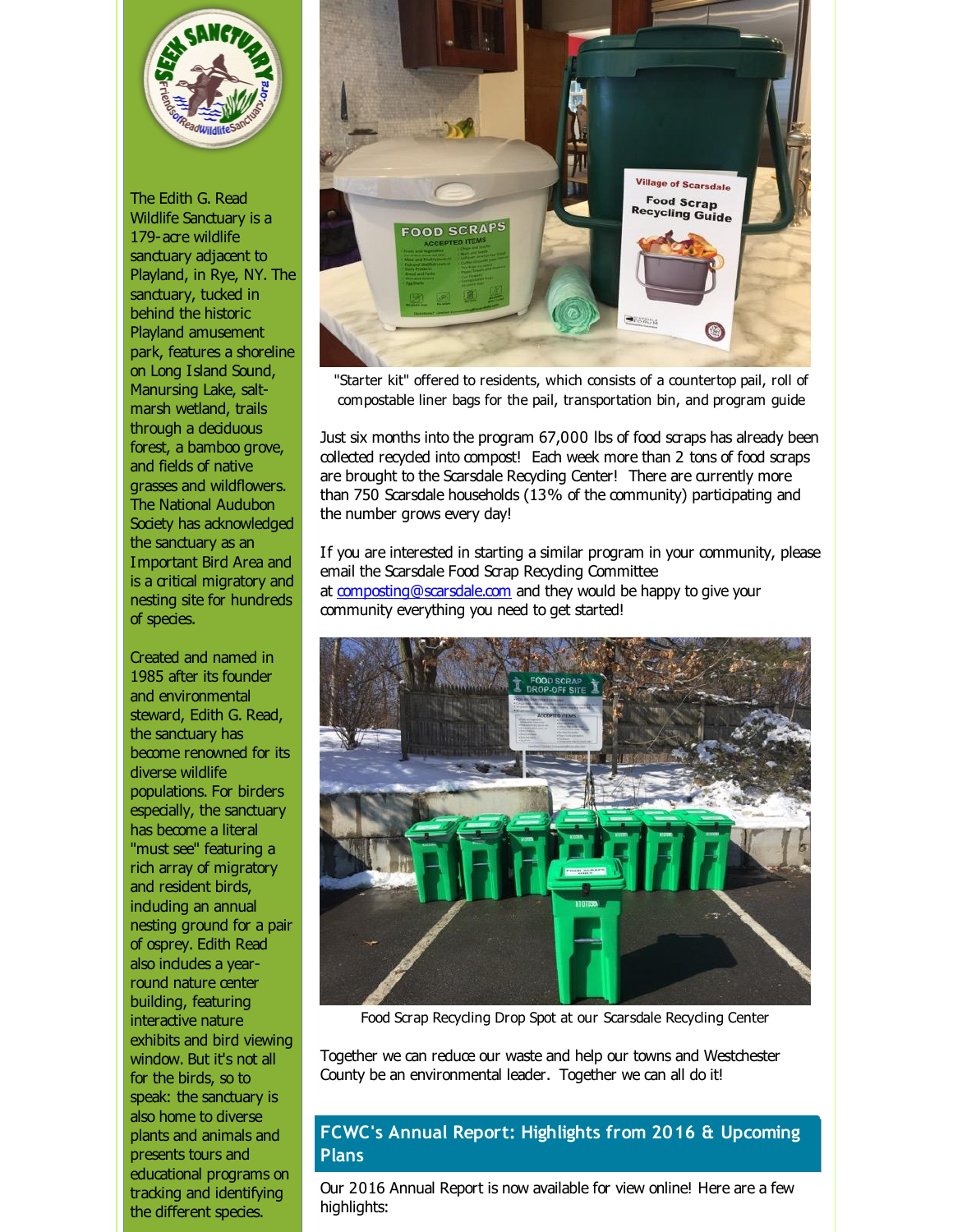In addition to the unique and exciting wildlife, the sanctuary is also home to a bevy of educational programs and family events ranging from our biennial Fall Fest (that features an array of educational events, food trucks, live music and family activities) to the walk-in Pollinator Garden - showcasing native plant species that attract bees, butterflies, and humming birds - to our Observation Beehive, to other year-round educational programs, induding the recently launched grant program to fund school children's field trips.

The sanctuary is supported by a  $1,000+$ member nonprofit organization called the Friends of Edith Read. For more information about the programs, [volunteering](http://r20.rs6.net/tn.jsp?f=001Xybb5EqnEHdNKwBcLszr3AFwFp9X0HAZ_6nAujqHlqkb3b78JIr14JI5JuLKZc1-bjPYu9rKPmG9U2uaCluOxfxg9U4mX002rvwoVA2sRuOIJxth1IEfcfa6vxHmy5iyIrMy1pnUDg58FKnP5CGOQuF4fEQJW8j-Sb6-oQB8-DrdKduQ9zSJzSAu1E_OgiEWrRP0VixXYjiK2pVuoFrIedXM6WBBKXzJ&c=&ch=) or joining the Friends of Edith Read please visit our [website](http://r20.rs6.net/tn.jsp?f=001Xybb5EqnEHdNKwBcLszr3AFwFp9X0HAZ_6nAujqHlqkb3b78JIr14JI5JuLKZc1-rlXcPJ7CTI0MhkCdO0fssk1xCD1DuQZQwnjPUKQtofQ90YpUZyqdWJtpKpDFWmFV76FBI174HoY0E_WPfVJ-q-zNyjOOsQnd5bZJzmuWzpgwhYAlBA55geGdP0JdY6OgAQ_7bLFJKM8=&c=&ch=) or contact Curator, Michael Gambino at (914) 967-8720.

Regardless of the season, Edith G. Read Wildlife Sanctuary is truly a vital, thriving natural jewel open to everyone.

A Panel Discussion on Carbon Tax

Wednesday, July 26th 7:00pm - 10:00pm

2nd Floor Conference Room - 425 Cherry Street, Bedford Hills, NY

From the [event](http://r20.rs6.net/tn.jsp?f=001Xybb5EqnEHdNKwBcLszr3AFwFp9X0HAZ_6nAujqHlqkb3b78JIr14JI5JuLKZc1-yJ7tJSXoOouie8AIW0VTQRrrAqWWBNUOv_BCnx-yxtAFqp7ehw2YacxdclWGy9Zu2XiKVE6DLqvx8CZOFR1HZVXHkdZ1wFVwGjXtyKh18CP8GhYI_BB-gMW3_D_2g4L9RAP-0MY2QPKZ6ZWH8G5kk2OXwQUI63zoFLvlLZ1VZdq7LBcnQOOL4GNqEYl3cIqxMJrL4dCcnS2tivf1OKjdAVxmrhUnhCR0XcNMGLQNu0WO92rj9oIh6D-LgcQ0i9PRQMST1e9XBX_9tGnRjWddBqUb6BvobCdxw8URCFv4_DKk0gCK9lUtXhK56yszjZ79-aIvUx8sNLYJBzSA_bhx1oabH_IreX1Pj5mt1HbcSI-gC9ZRi5b_W4gHCwTEthQF4eFdjcY3Xt9SsDCpq21EDB_Zm-1cSNWDszY6qs0U1LWdg2qnYm10IF4hHkYgPd045KX4mvcSmj0mNGJL4KViIqvl2MQ79WbuicVtMx85XGu_6seoT5qBrtvl_L0VXYcTaHsKT0056Dck9enqWuR8yIjLjxC9nz0r&c=&ch=) page: "Our panelists Charles Komanoff, Gaylord

- We offered programming that provided a hyperlocal perspective on climate change, such as the potential impacts on local wildlife and actions we can all take
- We also collaborated with local organizations on topics such as the potential privatization of Westchester County Airport and pollution in Long Island Sound
- We continued to host our Federation and Annual Meetings to strengthen our network of local environmentalists and to create a dialogue with local elected officials about environmental issues
- We expanded our outreach and advocacy efforts, induding through our Facebook, Twitter, and E-News

#### Here's a preview:

This past year, we continued our 'over 50 years' of work to preserve and protect Westchester's Environment. We did this with the help of the many organizations and individuals in Westchester that are concerned about the environment. For the coming year, in light of the federal government's attempts to destroy the EPA and ignore the evidence of climate change, it is imperative that we continue to move the County's environmental agenda forward. We can do this when we work with the many diverse voices in Westchester's environmental community.

### View the full [report](http://r20.rs6.net/tn.jsp?f=001Xybb5EqnEHdNKwBcLszr3AFwFp9X0HAZ_6nAujqHlqkb3b78JIr14JI5JuLKZc1-fJSrnbInip42tfmhFUlOwd0NkEsbm5TppWR69PK2I4CSvv9Pk3k_rSzanu_Lr65MYEdOVi-7VY2fGBNURTLvX2OMiw-D6dEHZwecGRD-JyHepujQ8MTCLSpuGMO96L2TobFjauOufTxlLFX23dmhL1bYfzy22eB5qlgjOmDRTQDr7zSyaEbeKQ==&c=&ch=) here.

We'd like to thank all of you for your support in the past year. We're excited to expand upon these efforts and to work even more closely with you in 2017!

# **Updates on Westchester County Airport Privatization**

On July 17th, FCWC joined with a coalition of other local environmental organizations for a rally against the privatization and expansion of the Westchester County Airport. Click below for a short video from the rally:



Video: Rally Against Westchester County Airport Privatization and Expansion

### And here's a short [segment](http://r20.rs6.net/tn.jsp?f=001Xybb5EqnEHdNKwBcLszr3AFwFp9X0HAZ_6nAujqHlqkb3b78JIr14JI5JuLKZc1-oAKPxHIKhpxzyWZxlg4PpwI4PiokQGtpOGzIBdmK-Dqwf1CO_JTRY3tXjy8pnFzbzI1vPjMvSynYj93qyMpSMTC9b6RwF9fc2RY2FbMEe1aGIgQKW8Kj5LMlPbOn7q1rP3bLeVywbgapLncYC7sg6mmI7KkqOZiooG7uDdwFkWYLicfE9eyBEodTPX67E3aHri7RaKQqG2tTPa2nQMzsyw==&c=&ch=) from News12.

Interested in getting involved? We would love for you to join us at a public hearing about the draft master plan for the Westchester County Airport:

July 2 7th, 7:0 0 pm - 9:0 0 pm Little Theater at the Westchester County Center 198 Central Avenue, White Plains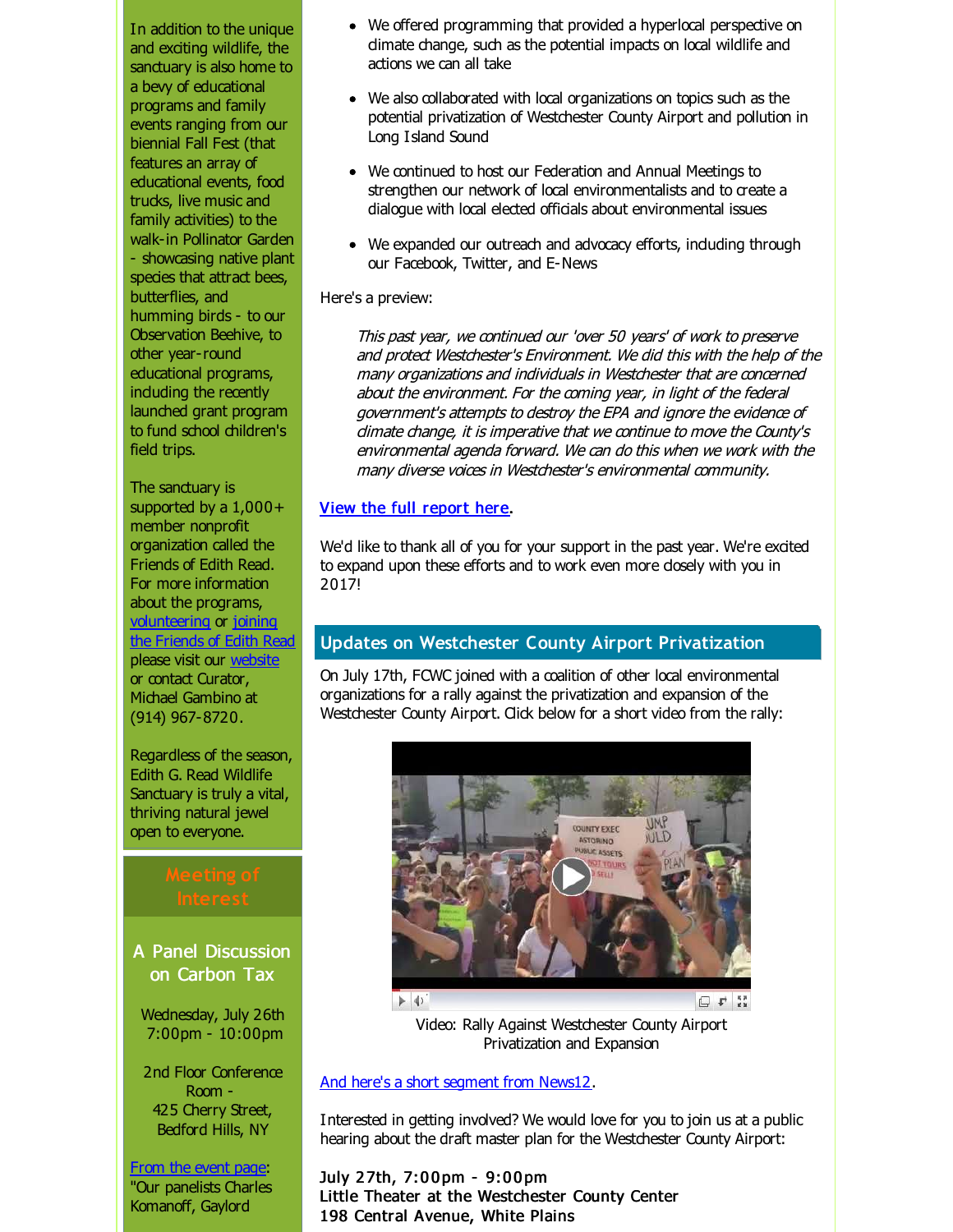Holmes and Sara Hsu will be giving an overview and covering questions such as:

- What is it?
- How might it affect you?
- What are the pros and cons?
- What are the pending proposals?

We hope to see you there!"

#### Co- sponsored

by: Sustainable Westchester, Westchester Power, Pace Energy and Climate Center, Bedford 2020, Federated Conservationists of Westchester County, Inc., Teatown Lake Reservation, League of Women Voters of Westchester, Greenburgh Nature Center, and New York League of Conservation Voters

FCWC's Fall Benefit: Clearwater Sail

Sunday, September 24, 2017 10:00am - 1:00pm and 2:00pm - 5:00pm Clearwater, Yonkers

This fall, FCWC will be hosting two sails aboard Clearwater!



**Service** 

The current version of the master plan "calls for massive expansion of the number of flights and development of a corner of the airport that drains into the Kensico Reservoir," a key source of drinking water. RSVP at the official event page for [up-to-the-minute](http://r20.rs6.net/tn.jsp?f=001Xybb5EqnEHdNKwBcLszr3AFwFp9X0HAZ_6nAujqHlqkb3b78JIr14JI5JuLKZc1-XGkADw4KhUVHWwXg-RRi5fu446spn3b52q77ZuxVs8gsjXxXIT1x4Ez7ojMuBc8nzpKxQ90kA37iKfTtRy1GoFg5bySd-wwbbaxr-uuB93BTRF9AbCK6fb4KS9qT8AOFLYI7z6EYXzooxCNe9AGK2YUC9_Joh-2Xxa4Yxfo51L2nwumNlyRD3AI-acVwc-Zcqq1rkiNXEGbGHfF1_KqW71MpO_zqry2wRRj_t20mS6_TmRw6leBPkwObcao5yrRxheYhYQaFXHIuGGg5mGrQXpVnFuFTLbwe7PCsivQsvpQ65_cKSlTYf9Zgh8Lzbg3voWS7yY9lJHzLSm58fJMjgNVWkBx0n_miE9rURazstG4=&c=&ch=) updates.

If you'd like to prepare a [statement,](http://r20.rs6.net/tn.jsp?f=001Xybb5EqnEHdNKwBcLszr3AFwFp9X0HAZ_6nAujqHlqkb3b78JIr14JI5JuLKZc1-4qUG6AGiLkwj0KSePjrII3mO5FgHKX5XoAz5sgAKvvI8psrxn_fA7ECf1RzEwD-3hW4gTBjx0zC7fdlYK_GcS6Li4FdXzeuYh9D1Hs3x71N7r_CS6hWomsw6T7q97pBgNC_gj-q6dgKxVXgS-joaaHtcVqFCjiGEz5h0ClkG474=&c=&ch=) please read this white paper about the draft master plan for an even more in- depth explanation of the potential environmental impacts of the current master plan.

# **Events**

For a full list of our member organizations' events and happenings, check out our Federation Calendar at [www.fcwc.org/calendar](http://r20.rs6.net/tn.jsp?f=001Xybb5EqnEHdNKwBcLszr3AFwFp9X0HAZ_6nAujqHlqkb3b78JIr14EHaAY-v1U04dtgW9GQ69G-vqtrf3qboUODRYCGOzo6K49c0hqn0WNg6sHpOVBRF1OcjZIYfRFR-hgrBWHYDkJHpC1s27m5asbNOcyhhx5ljkqHIGI2HTscIiWLU-RliLEBnvqK9N4Nv&c=&ch=). Remember to always confirm events before attending. Check back regularly as we are always updating.

### **Art & Science Sundays 2017**

*Sponsored by:* Groundwork Hudson Valley *When:* Sundays from July 2nd - October 29th, 2:00pm-4:00 pm *Where:* Science Barge, Yonkers

Every Sunday, from July through October, the Science Barge on Yonkers' waterfront invites children ages 4-10 for hands-on art and science workshops. Children and adults can cross the gangplank and come aboard the Barge to do planting activities, arts and crafts, and get up dose and personal with baby eels, oysters, and blue daw crabs. So get your sea legs ready and dimb aboard! [More](http://r20.rs6.net/tn.jsp?f=001Xybb5EqnEHdNKwBcLszr3AFwFp9X0HAZ_6nAujqHlqkb3b78JIr14JI5JuLKZc1-6d9Pc0IgcMCfwNajsh1aAF6yMMBTEAaDJ6ZyB2CsMVbLkmCtLLE7-ZftKtxa9xCz4M69_bYHbYLQdHgtwtkr9v5ODE95ICIk8zUz49lqaE7dUg_UDPY_Y1JtEQ-XokGPfOl0QD6L6AOt5P7z9TY8OQehFUqxQfQJ&c=&ch=) info here.

### **Sixth Annual Firefly Festival**

**Sponsored by: Westchester Parks Foundation** *When:* Friday, July 28th, 7:30pm - 9:00pm *Where:* Ward Pound Ridge Reservation, Cross River

An ice cream social and an evening to learn about and admire these magnificent insects. Bring a chair or blanket. Meet at the end of Michigan Road. Click here for more [information](http://r20.rs6.net/tn.jsp?f=001Xybb5EqnEHdNKwBcLszr3AFwFp9X0HAZ_6nAujqHlqkb3b78JIr14JI5JuLKZc1-xkonzmmFKTREC30NskkPPKgejQyeJYM0X1NbAUjVF7RmOu5xfuS5Ucz6wOJgw1_aFme-uX-qN1cn3wbbOwLcvMKJStQKH05EASCCt-N-S77ygEJZ9jOd6ELMIDCPyzuHbeR-nkndYkSAe2Qnm26zIoH6-Oj3fZnMLUK36FC9ii8JT8M4QoLw7_IRxgcvRJSW&c=&ch=).

#### **Sneak Peek of New Garden: Open Days Free Tours**

*Sponsored by:* Native Plant Center *When:* Sunday, July 30th, 12:00pm - 4:00pm *Where:* Westchester Community College, Valhalla

The Native Plant Center will again host free tours of its demonstration gardens as part of the Garden Conservancy's Open Days event. Check in at the greeting station at the far end of Parking Lot #1 by the Lady Bird Johnson Demonstration Garden. This year we have a special sneak preview of the fabulously renovated garden behind The Native Plant Center's headquarters.

### **Birders U: Shorebird ID Refresher/Intro**

*Sponsored by:* Saw Mill River Audubon *When:* Thursday, August 3rd, 7:00pm - 8:30pm *Where:* Croton Point Nature Center, Croton-on-Hudson

Join us for this refresher/intro multimedia workshop on identifying shorebirds. Cost is \$15/person for members of any Audubon group or youth age 10-18 and indudes an ID book and handouts; \$30/nonmember adult which indude above plus new membership in Saw Mill River Audubon. Space limited.

Register by emailing us at office@sawmillriveraudubon.org or by calling 914-